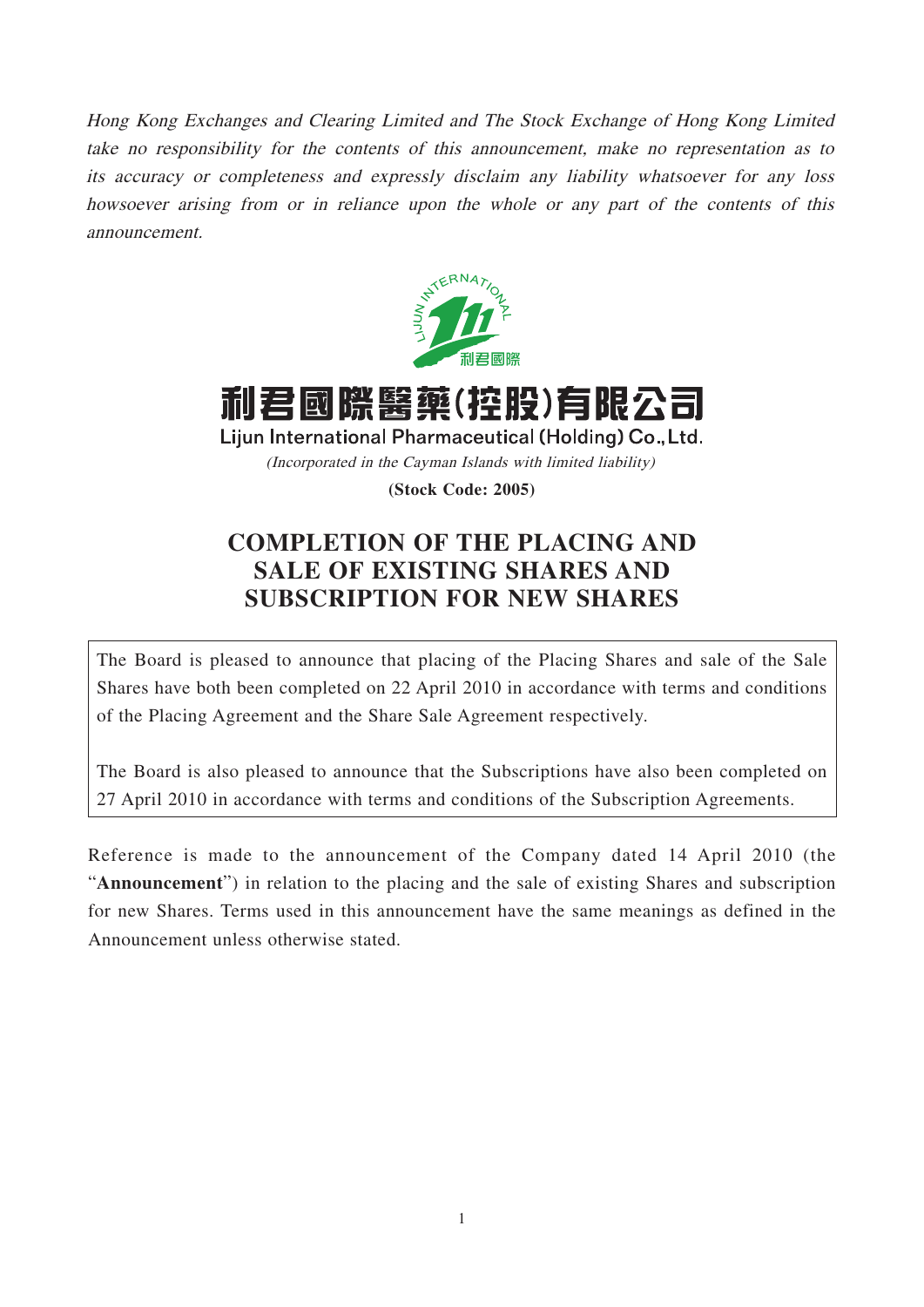# **COMPLETION OF THE PLACING AND SALE OF EXISTING SHARES**

The Board is pleased to announce that the placing of the Placing Shares and sale of the Sale Shares have both been completed on 22 April 2010 in accordance with terms and conditions of the Placing Agreement and the Share Sale Agreement respectively. An aggregate of 205,000,000 Placing Shares have been successfully placed to not less than six Funds of Value Partners, who and whose ultimate beneficial owners are independent of and not connected with and are not acting in concert with the Company and its connected persons, at the Placing Price of HK\$1.9 per Placing Share. Sale of the Sale Shares has also been completed and 30,000,000 Sale Shares have also been transferred to Atlantis Investment, who and whose ultimate beneficial owners are independent of and not connected with and are not acting in concert with the Company and its connected person.

The Placing Shares represent approximately 9.67% of the existing issued share capital of the Company and approximately 8.82% of the issued share capital of the Company as enlarged by the VP Subscription while the number of Sale Shares represents approximately 1.42% of the existing issued share capital of the Company and approximately 1.4% of the issued share capital of the Company as enlarged by the AI Subscription.

# **COMPLETION OF THE SUBSCRIPTION**

The Board is also pleased to announce that the Subscriptions have been completed on 27 April 2010 in accordance with the terms and conditions of the Subscription Agreements. An aggregate of 235,000,000 Subscription Shares, representing approximately 9.98% of the issued share capital of the Company as enlarged by the Subscriptions, have been allotted and issued to China Pharmaceutical by the Company at the Subscription Price of HK\$1.9 per Subscription Share.